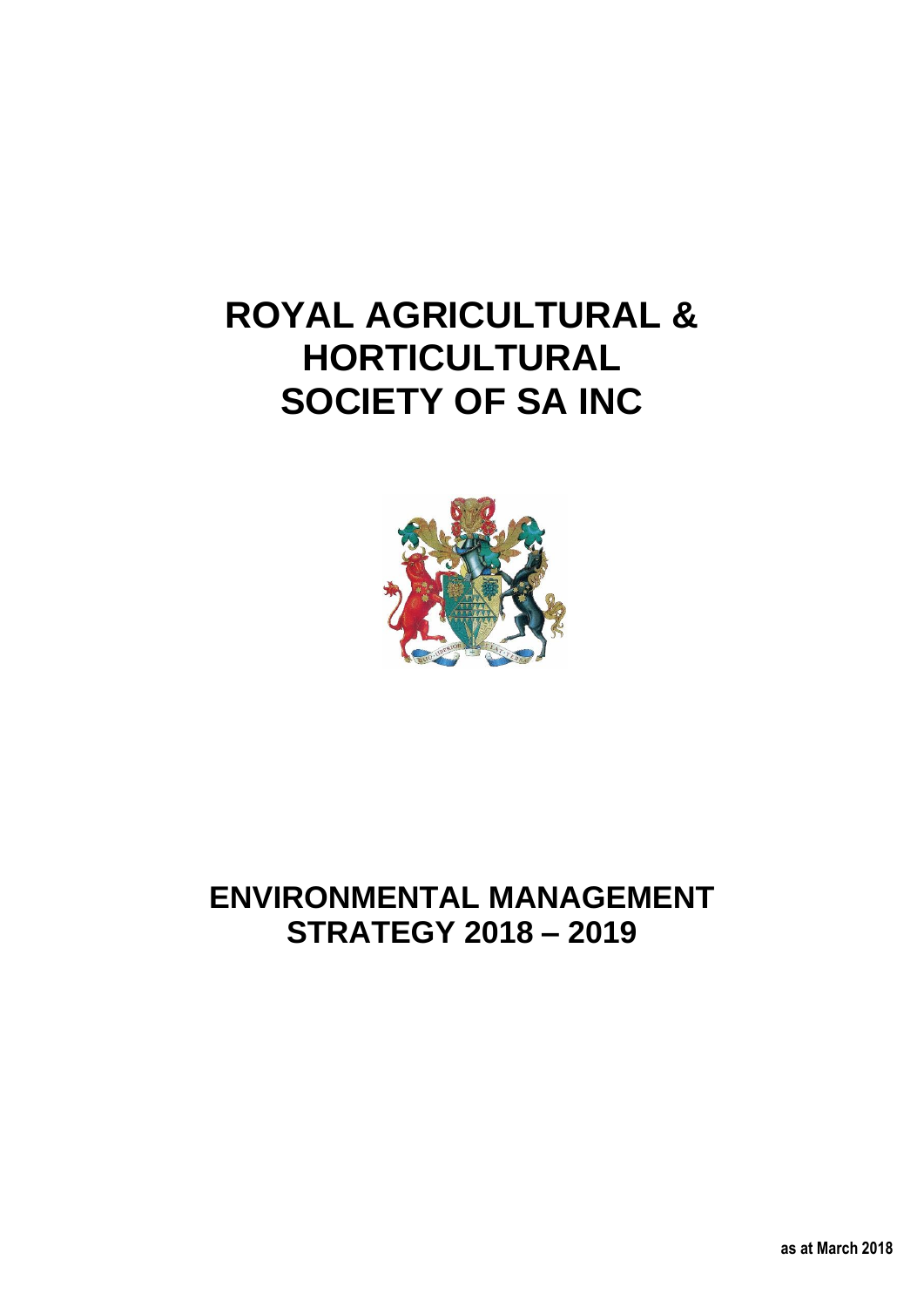## **Table of Contents**

| 1. |                            |  |
|----|----------------------------|--|
| 2. |                            |  |
| 3. |                            |  |
|    | 4.1.                       |  |
|    | 4.1.1.<br>4.1.2.<br>4.1.3. |  |
|    | 4.2.                       |  |
|    | 4.3.                       |  |
|    | 4.4.                       |  |
|    | 4.5.                       |  |
|    | 4.6.                       |  |
|    | 4.7.                       |  |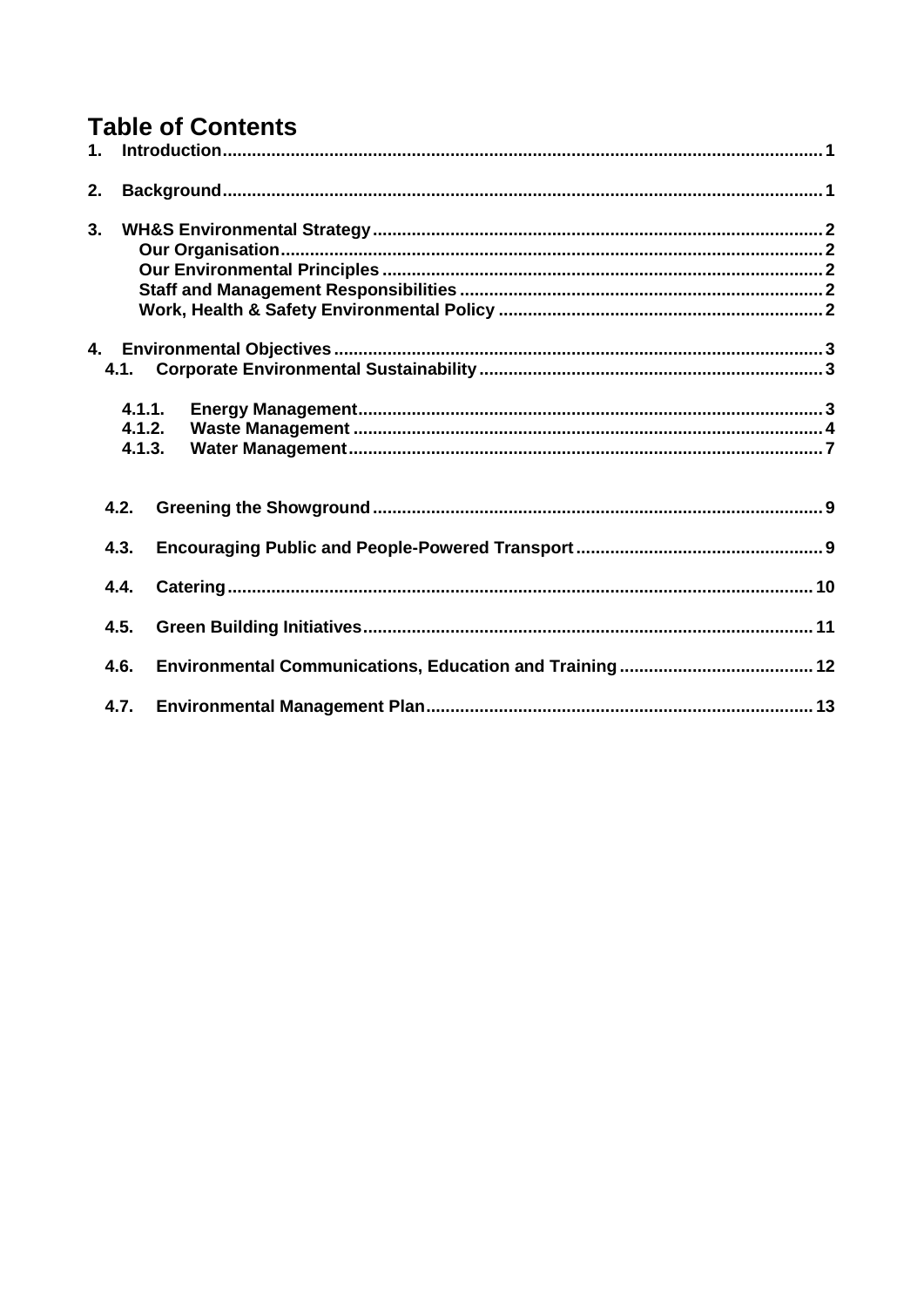## **ENVIRONMENTAL MANAGEMENT STRATEGY**

#### <span id="page-2-0"></span>*1. Introduction*

The Adelaide Showground, a venue that accommodates more than 1.2 million visitors annually, has always held environmental sustainability as a priority. The Royal Agricultural & Horticultural Society of SA (Society) recognises that it is our social responsibility to create and implement sound environmental principles throughout the organisation and we are committed to manage the Showground and all events and functions to ensure strict environmental criteria are met. We strive to undertake our business in a way that is responsible to the Earth's environment, protective of its natural resources and protective of employee, contractor and public health and safety.

### <span id="page-2-1"></span>*2. Background*

The Society manages environmental matters associated with its business activities in accordance with current legislation and regulatory and statutory requirements. We aim to reduce the adverse impact of the Showground's activities on the environment through discussion and promotion of initiatives and continued monitoring and documentation.

To ensure that our environmental management objectives are met, the Society has established an Environmental Committee consisting of managers and staff members representing all business divisions (Adelaide Showground, Royal Adelaide Show/Wine Show, Rural Services and Corporate) and onsite contractors (Cleaning and Catering).

The Committee has developed this Environmental Management Strategy to provide direction for managers and staff in delivering the objectives of the Environmental Policy. It provides a structured approach to planning and implementing environment protection measures.

The purpose of the Environmental Management Strategy in the long term is to set targets which enable Society to measure progress towards objectives and to assist in identifying actions that will help achieve the adopted targets. Once current base data was identified, the Environmental Management Strategy set targets which focus on a five-year timeframe and is reviewed every year to ensure the appropriateness and currency of the targets.

The Environmental Committee oversees the implementation of the Environmental Management Strategy, monitors emerging legislation and issues, and communicates with the Work, Health & Safety Committee.

Consultation in the preparation and review of the plan includes seeking feedback from relevant stakeholders and staff regarding the most important issues facing the Showground. Identified environmental issues have been included in the document. This systematic approach to processes ensures that employees and other stakeholders are involved in the business and are aware of environmental impacts before they become much larger problems.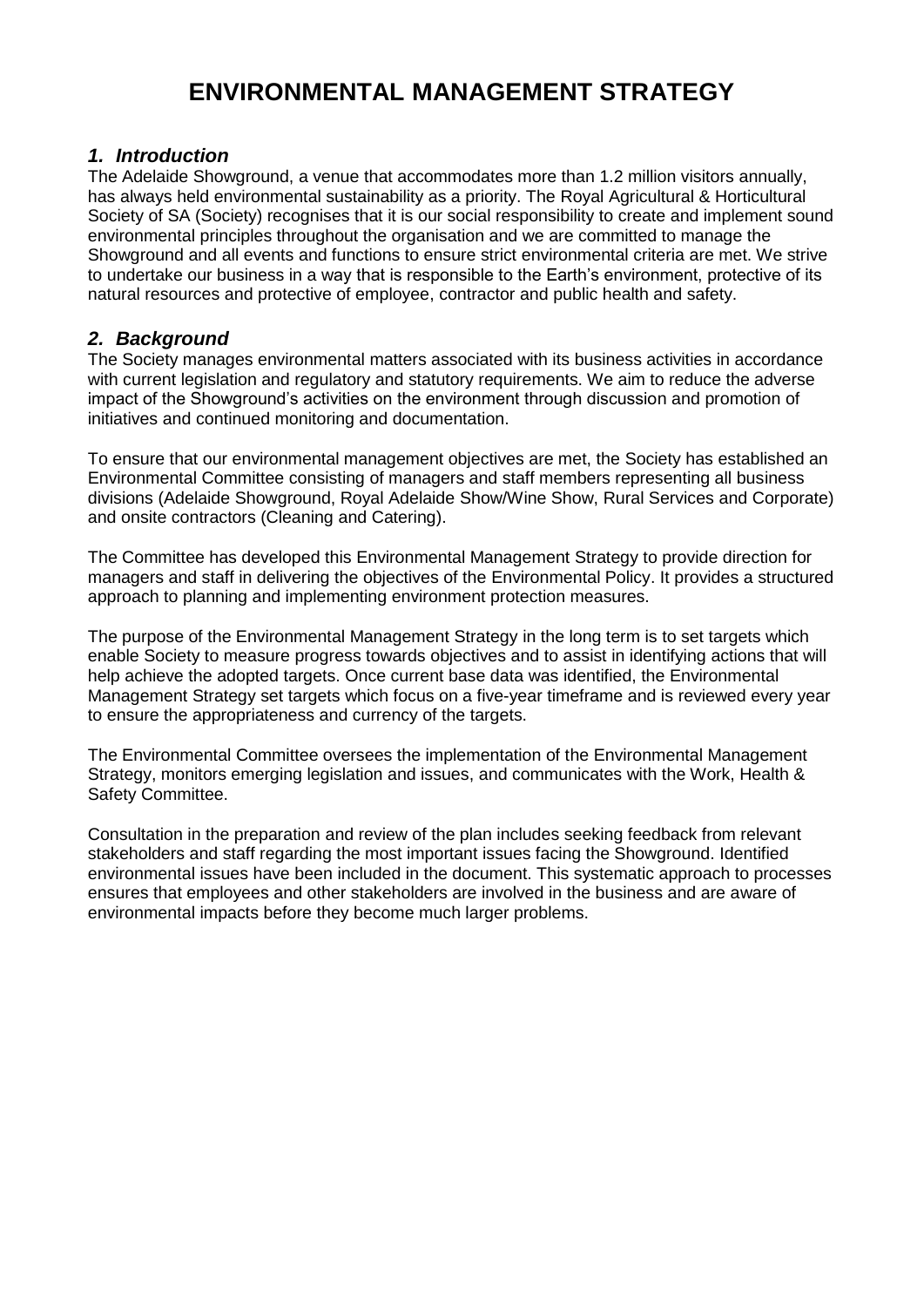## <span id="page-3-0"></span>**3. WH&S Environmental Strategy**

#### <span id="page-3-1"></span>**Our Organisation**

The Adelaide Showground, a venue that accommodates more than 1.2 million visitors annually, has always held environmental sustainability as a priority. The Society recognises that it is our social responsibility to create and implement sound environmental principles throughout the organization and we are committed to manage the Showground and all events and functions to ensure strict environmental criteria are met.

#### <span id="page-3-2"></span>**Our Environmental Principles**

The Society will:

- Conserve energy.
- Conserve water resources and minimise wastewater disposal.
- Minimise and, where possible, eliminate the use of harmful substances.
- Ensure the correct and safe disposal of all substances.
- Minimise waste generation through monitoring, reduction, reuse and recycling.
- Minimise pollution.
- Address environmental concerns in all planning and landscaping decisions.
- Encourage purchasing procedures that adhere to the principles of the environmental policy.
- Aim to execute environmental audits and endeavour to maintain and improve facilities.
- Comply with all Australian environmental legislation.
- Adopt alternative technologies and materials that minimise the damage to the Earth's environment.
- Encourage waste recycling initiatives with our event organisers.
- <span id="page-3-3"></span>• Include sustainability initiatives into any new developments and upgrades at the Showground.

#### **Staff and Management Responsibilities**

The Society will:

- Ensure that our activities are conducted in accordance with this strategy.
- Foster a culture of environmental responsibility at work by reducing consumption of water and natural resources.
- Reuse and recycle resources, where possible, to minimise waste-to-landfill and further reduce our impact on the environment.
- Limit our greenhouse gas emissions by minimising energy use in our offices and making environmentally responsible travel decisions.

#### <span id="page-3-4"></span>**Work, Health & Safety Environmental Policy**

Please refer to our Work, Health & Safety Environmental Policy 527. Policy 527 was reviewed in 2017, and is not set to be reviewed again until February 2020.

#### **Environmental Committee as at March 2018**

| Chair, Volunteer & Public Gifting Manager |
|-------------------------------------------|
| Australia Green Clean representative      |
| <b>Executive Assistant</b>                |
| Venue Manager                             |
| <b>Breed Society Supervisor</b>           |
| O'Brien Group Australia representative    |
| <b>Business Development Manager</b>       |
| <b>Chief Operating Officer</b>            |
| Showground Staff                          |
|                                           |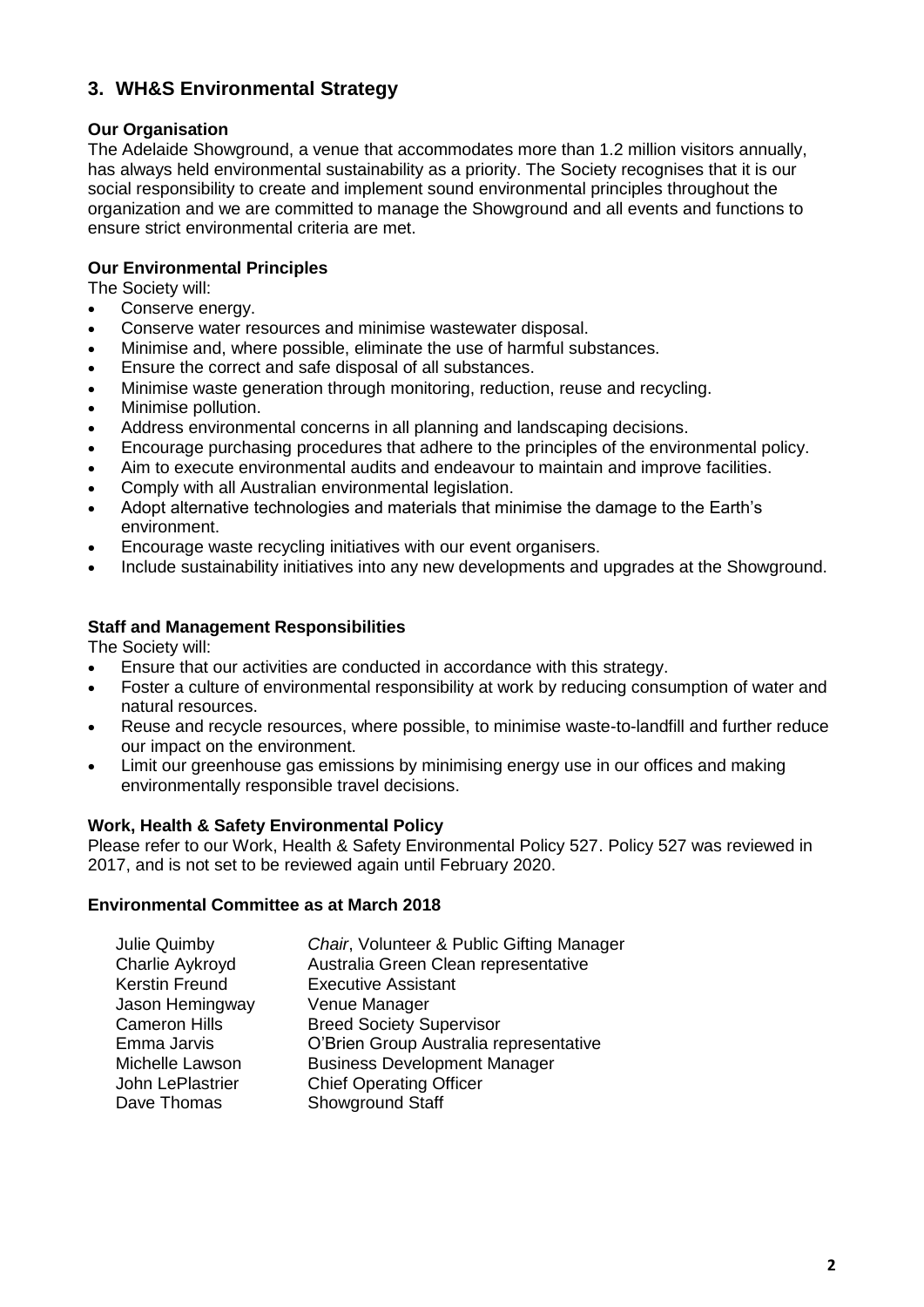#### <span id="page-4-0"></span>*4. Environmental Objectives*

#### <span id="page-4-1"></span>*4.1. Corporate Environmental Sustainability*

#### <span id="page-4-2"></span>*4.1.1. Energy Management*

*Objective: To reduce energy consumption across the organisation*

The Society has undertaken numerous initiatives to reduce our energy consumption.

When planning, developing and designing new facilities, we make every effort to include environmentally sustainable features. One of our major projects has been the construction of the Goyder Pavilion which was made possible with the support of a \$35 million grant from the Federal Government.

Energy saving initiatives included in this project were:

- High efficiency 'green' fluorescent lighting in the main hall (Goyder Pavilion/Duncan Gallery won a lighting Award of Excellence in the Illuminating Engineering Society of Australia and New Zealand (IESANZ) state finals in 2010 and a National Award in Sydney in 2011)
- Sky lights in toilets and gallery areas, reducing reliance on artificial lighting.
- Passive relief air paths which can operate in natural ventilation mode.
- High efficiency electric motors within evaporate cooling units.
- Movement sensors in toilets to control lighting and ventilation, minimising energy wastage when toilets are not in use.
- Installation of blinds to all glazed areas to reduce glare and direct sun penetration.
- Minimal glazing in façade resulting in reduced heat loads.

Another initiative was the installation of 12,000 square meters of rooftop solar panels with the support of State Government committing \$8 million. The project was completed in August 2009 and was opened at the 2009 Royal Adelaide Show by Premier Mike Rann. Upon installation, it was one of the largest rooftop photovoltaic installations in Australia and generates 1,400 mega-watthours (MWh) of solar electricity each year – the equivalent of powering 250 South Australian homes – and provides 20% of the entire Showground's power needs. This saves around 1,400 tonnes of greenhouse gas emissions each year. As of February 2010, the Adelaide Showground qualifies as an official solar power station as it generates in excess of 1 MW power each year. The energy generated is used to power lights, air-conditioning units and other appliances in the Showground's pavilions. When excess power is produced it is exported back into the main electricity grid and used by surrounding homes and businesses.

The power station has generated approximately 10 MWH of solar power since its inception (as at March 2018). In 2017 the Society exported (sold) approximately 100KWH of this generated power to the grid through energy retailers, with the remainder being consumed directly on the Showground. The Society has earned 8669 Large Generation Certificates (LCG) from inception to December 2017. One LGC represents one megawatt hour (MWh) of net renewable energy generated by the accredited power station. They have a value; they can be sold and traded.

The Society has also installed a windmill which pumps stored water to a header tank, which is then used to fill water tanks for tree watering.

Other initiatives include the use of computer-controlled air conditioning and energy saving light bulbs through the installation of fluorescent tubes and recyclable LEDs.

In late 2017 the Adelaide Showground audited the Ridley Pavilion for the replacement of the 400W Metal Halide Lights with 250W LED lights. This proposal was accepted and \$20,000 has been approved to replace the existing light fittings. The Adelaide Showground will again audit the Jubilee Pavilion and assess the benefits of changing the pavilion lighting to 250W LED lighting. Pricing, reliability and light output (lux) has improved significantly, we will continue to monitor LED Technology with the aim of replacing current light fittings with LED lights.

In 2018 the Adelaide Showground will be installing new LED lighting to the Main Arena light towers. The new light fittings will ensure an increased LUX level on the main arena is produced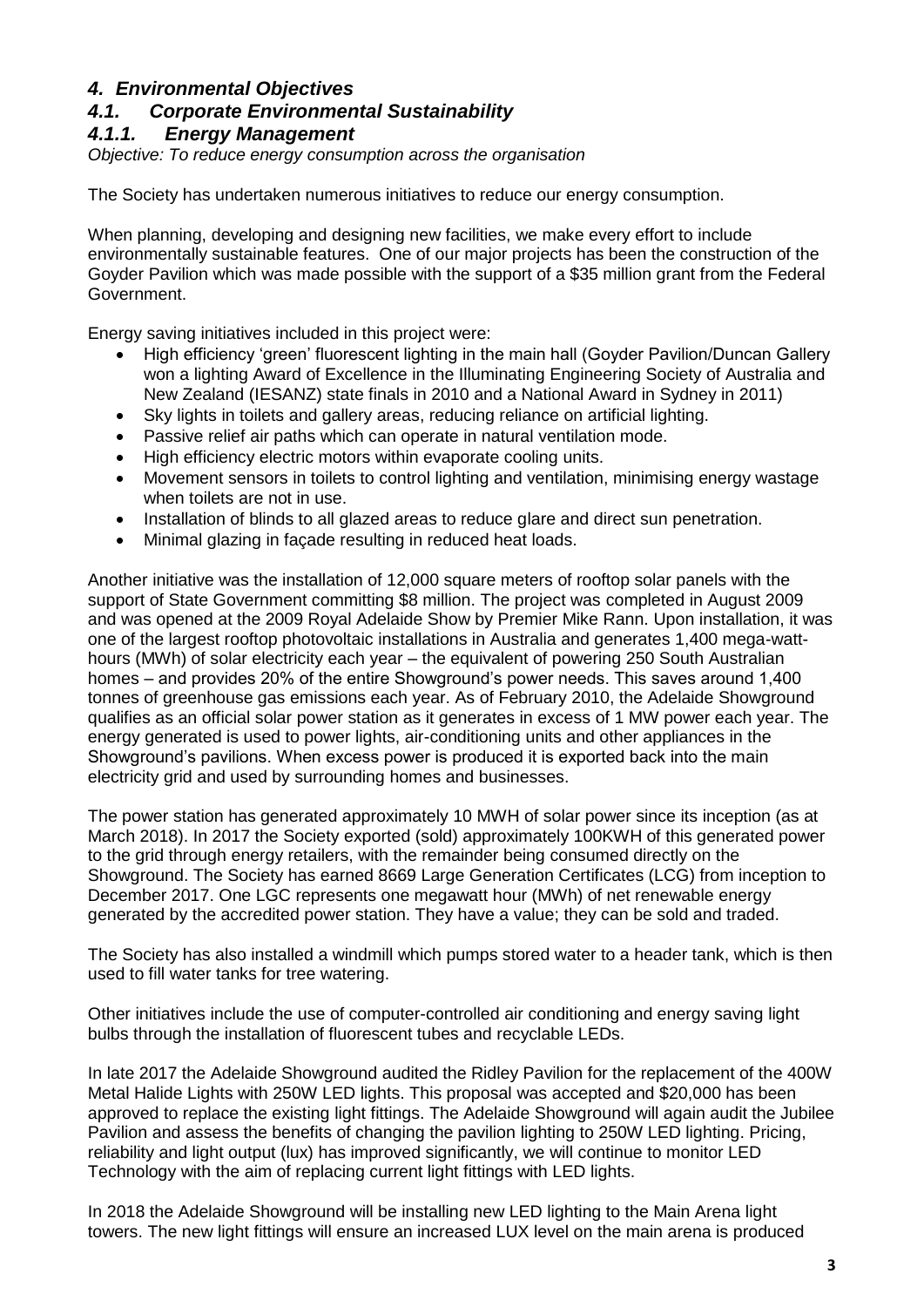from half the power requirement of the current fittings while providing all the benefits of new LED technology.

The Society currently users a broker to manage the electricity procurement contract. A new contract was signed at the end of 2017. Given the volatility in pricing it was the recommendation of the broker to only lock in 2 years of rates as there is an expectation that SA power rates must come back into line with eastern states rates. The market has risen by over 200% since the last contract. In 2017, Society implemented many energy saving initiatives in preparation for increased power rates in 2018.

#### *Key focus*

- Continue to establish a data base of power used and generated which will allows us to set reasonable targets
- Acquire and install additional solar panels as building projects at the Showground present arise based on a sound business case for investment.

#### *Key Actions for 2018*

- Investigate tenancies and their energy consumption and continue monitoring the usage in areas – e.g. O'Brien Group Australia Kitchen, phone towers and Adelaide Farmers Market.
- Continue to connect existing and new metering of buildings to the Building Management Strategy (BMS). This will enable power usage to be tracked per event over set times.
- Monitor electricity and gas usage and realise efficiencies where possible.
- Continued staged replacement of regular 'high intensity sodium' street lighting with LED street lights.
- Look to install LED lighting in external carpark's reducing power usage in all carparks with improved visibility.
- Investigate improvements that can be made to the existing solar system to ensure we are getting maximum energy production.
- Installation of LED lighting to the Main Arena, significantly reducing the energy use during the Royal Adelaide Show.

#### <span id="page-5-0"></span>*4.1.2. Waste Management*

*Objective: To reduce waste across all operations of our business*

The Society's Environmental Management Strategy commits us to use resources efficiently and to minimise waste generation through reduction, reuse and recycling. Waste is managed in line with the Environment Protection Authority (EPA) requirements, with 97% being recycled or reclaimed.

Australian Green Clean (AGC) with the support of the Society, continues to look at initiatives in waste recycling. AGC was the 2016 Telstra South Australian Business of the Year and is experienced in providing environmentally sustainable waste management solutions – not just cleaning services. They will continue to collaborate with Suez, our waste management provider, to drive sustainable initiatives onsite. See **Appendix 1** for a list of current AGC/Society joint initiatives. The Society thank AGC for their contribution.

During the 2017 Royal Adelaide Show, there was:

- An overall decrease of 13 tonnes of waste
- An increase of 1.5 tonnes of recycled cardboard
- A decrease of 5 tonnes of manure
- Organic collection remained steady

Overall 713 of the 865 tonnes of waste collected throughout the 10 day Show was either composted or recycled. This represents a conversion rate of 83% recycled waste (an increase of 2% from 2016).

Ten waste collection points which included paper/cardboard recycling, plastics recycling and organics collection were in place for 2017. Five of these locations were available to exhibitors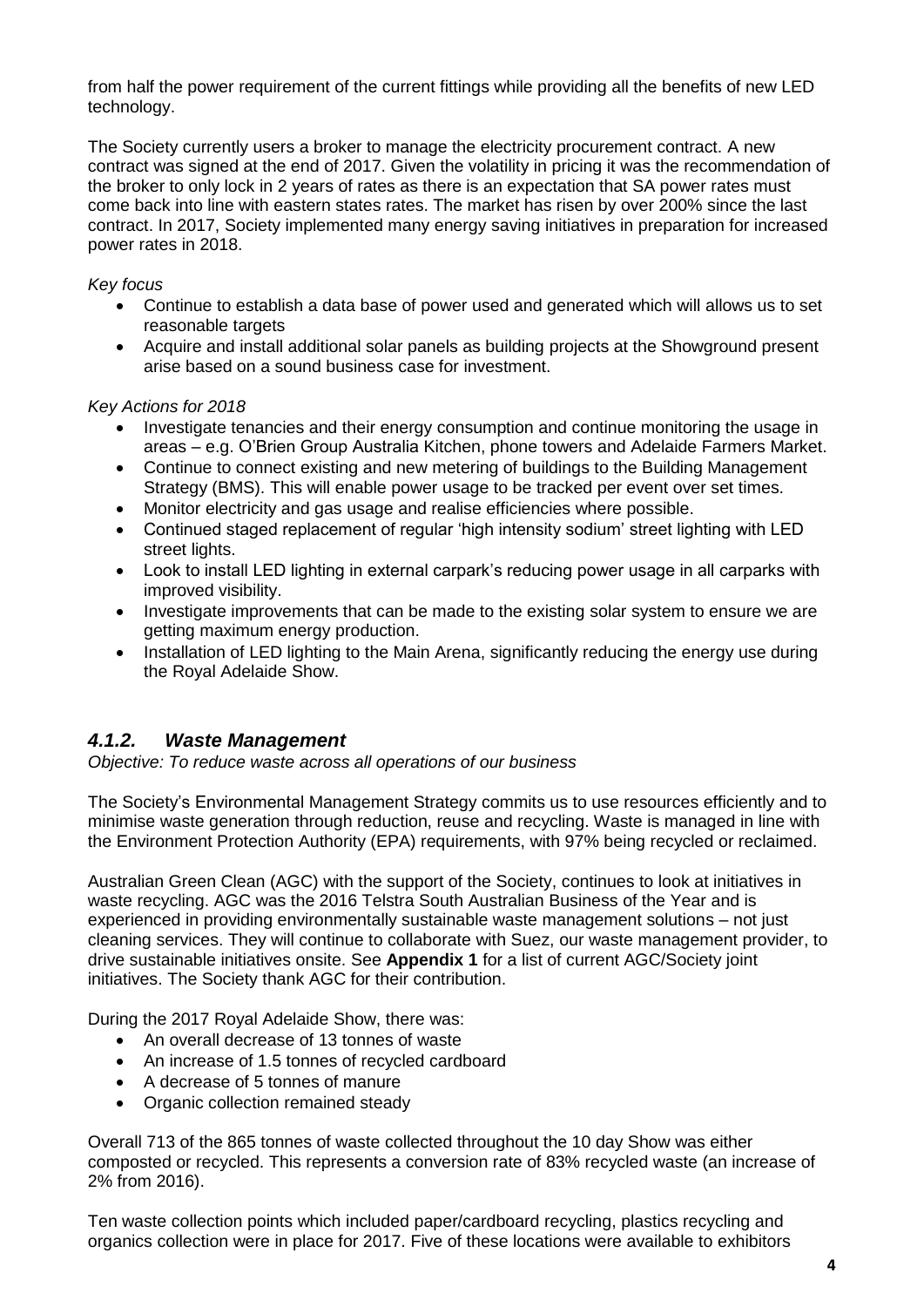within commercial pavilions. Six waste areas were also placed adjacent, or included within, catering areas for the collection of organics waste. Additional organic and paper/cardboard bins were provided by SUEZ during the 2017 Royal Adelaide Show. Organic food waste collection was introduced via 660 litre bins in 2013 throughout specific catering areas. An additional eight organic bins were also provided for the Citrus Board stand and Horticulture areas in the Goyder Pavilion. A slight adjustment was made to the Front End Loader system with ten 6 metre and ten 4.5 metre FEL bins were introduced into Royal Adelaide Show operations.

Initiatives which run throughout the year include recycling of materials, i.e. cardboard, cans/bottle, print toners, organic waste and composting of green waste. To facilitate this, recycling containers are located throughout the Showground and recycling bins in every office and kitchen. In 2014, the Society implemented organic bins in all staff kitchens. A carpet tile maintenance program commenced in March 2017 with old/damaged carpet tiles recycled or diverted to alternative fuels by SUEZ.

The Adelaide Showground waste collection system for the move in and out phases of events has consistently produced a high level of recycling. To encourage diversion from landfill, recycling is charged at half the rate of general waste by the waste companies. This is made possible as waste companies, like SUEZ, process recycled waste as an alternative fuel they then on-sell.

NOTE: A fixed cost for 2018 waste disposal was negotiated with SUEZ, therefore the Society will not be economically impacted by the current Chinese ban on imported recyclable plastics.

Large, mobile 4.5m general waste and paper/cardboard bins are placed throughout event move in and out areas to remove bulk waste from the floor of the event. An additional Soft Plastics (plastic wrap / strap) bale has been incorporated with the paper and cardboard bins to include these products with the recyclables. The Venue team will investigate a 40-foot cardboard compactor with the aim to increase cardboard recycling and economic value.

Waste management details and the venues' Environmental Policy are included in the 2018 edition of the Adelaide Showground Event Handbook.

We continue to have issues with the Adelaide Farmers Market multi bin system. This will be revised with the assistance of AGC to reduce contamination in bins and continuing issues with the use of bin bags within these types of bins.

AGC assisted with the introduction of a multi-bin system for World Environment Fair and Bowerbird in 2017 and we will be introducing a multi bin system for all public during events in the second half of 2018. The aim is to increase the amount of waste currently being recycled during the public event phase of an event, not just the move in and out stage. The multi bin system includes general waste, cans, bottles, cartons, organic food waste and compostables (bio-material containers/cutlery etc.). Although organic bins were introduced to kitchen and café outlets throughout the venue to also include the Boardroom kitchen, Members and Ridley kitchens, and the Goyder café, unfortunately these were not maintained and are no longer in place. The Showground will look to reinstall these in 2018.

The installation of hand dryers, as substitution of paper towel throughout most venue toilets has led to a reduction in the high level of paper waste. This initiative has also led to cost savings in paper towel requisites and has allowed the cleaning staff more time in performing cleaning duties rather than restocking towel canisters, emptying full bins (which are contaminated and must be sent to land fill) and cleaning where patrons dispose of paper towels.

#### **Public system:**

- 240 litre dry general waste bins to divert waste from landfill to alternative fuels. Smaller bins also included to educate public to dispose of waste responsibly across the multi-bin system.
- 240 litre organic bin all food waste, bio-material containers / cutlery, paper and some cardboard containers.
- 240 litre 10cent recyclable bins all plastic recyclable containers, glass bottles and cans.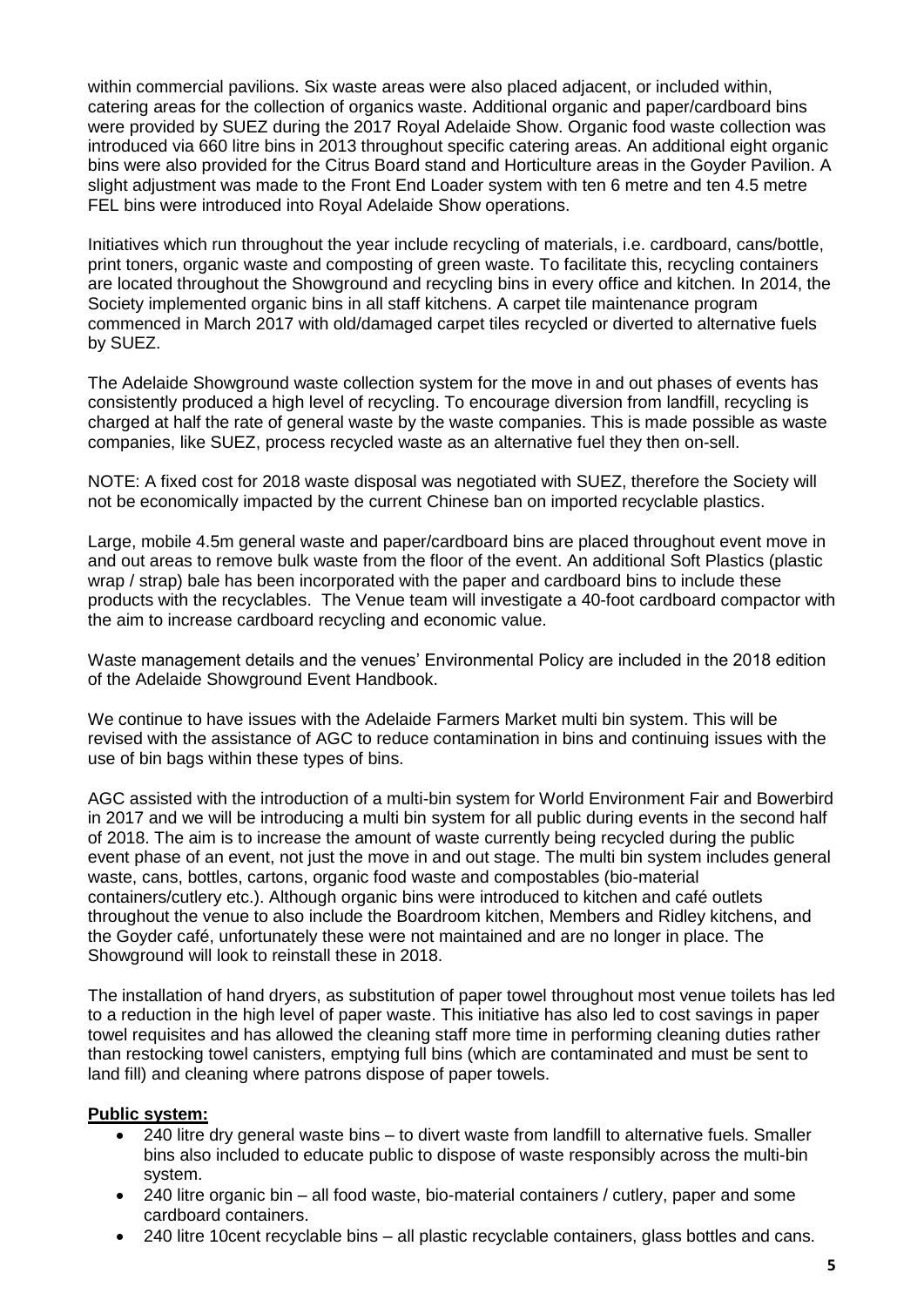Note: Further discussion will be undertaken with AGC to swap the 140L general waste bins and the 240L organic bins to assist with current issues of correct waste sorting at the Adelaide Farmers Market. A revamp of signage will also occur with assistance from AGC regarding all bins for public use.

#### **Exhibitor system:**

- 4.5 metre skip and 660 litre bin for paper & cardboard.
- 660 litre bins for co-mingle waste.
- 600 litre bins for organic waste.
- 1100 litre bins for dry general waste.
- Use of a plastics only bale for wraps and bags to capture soft plastics not otherwise recyclable.

SUEZ have adjusted prices for the large 4.5m bins that are specifically used during the move in and out phases of the event. Price adjustments are specifically aimed towards reducing general waste and targeting recycling. This is an example of an external partnership achieving a joint sustainability objective.

As a key implementation in 2017, some events with excessive waste are now charged removal fees for waste. The aim is to encourage the reduction of future waste. Event waste will continue to be monitored over the next 5 years to establish if these financial measures translate into a result of waste reduction.

The venue waste collection, as illustrated below, demonstrates a 98.5% diversion from landfill rate for the Showground site (based on 13 month collection through to February 2018).



PERCENTAGE OF TOTAL WASTE - Actual Volume (m3)

This waste collection can differ dramatically depending on number, size and types of events onsite e.g. large scale events such as Caravan & Camping can return as high as 50% paper & cardboard recycling in a month.

Five months of 2016 recorded an average paper/cardboard recycling of 120m3. In 2017, this same average was reported for seven months meaning volume increased slightly. However, food waste and organics collection saw an overall reduction in 2017 with an above average collection of 80m3 across only four months, compared with eight months in 2016.

To reduce paper waste, a printing policy has been established. Staff are encouraged, whenever possible, to print double sided, use recycled paper and print in black & white only. Printer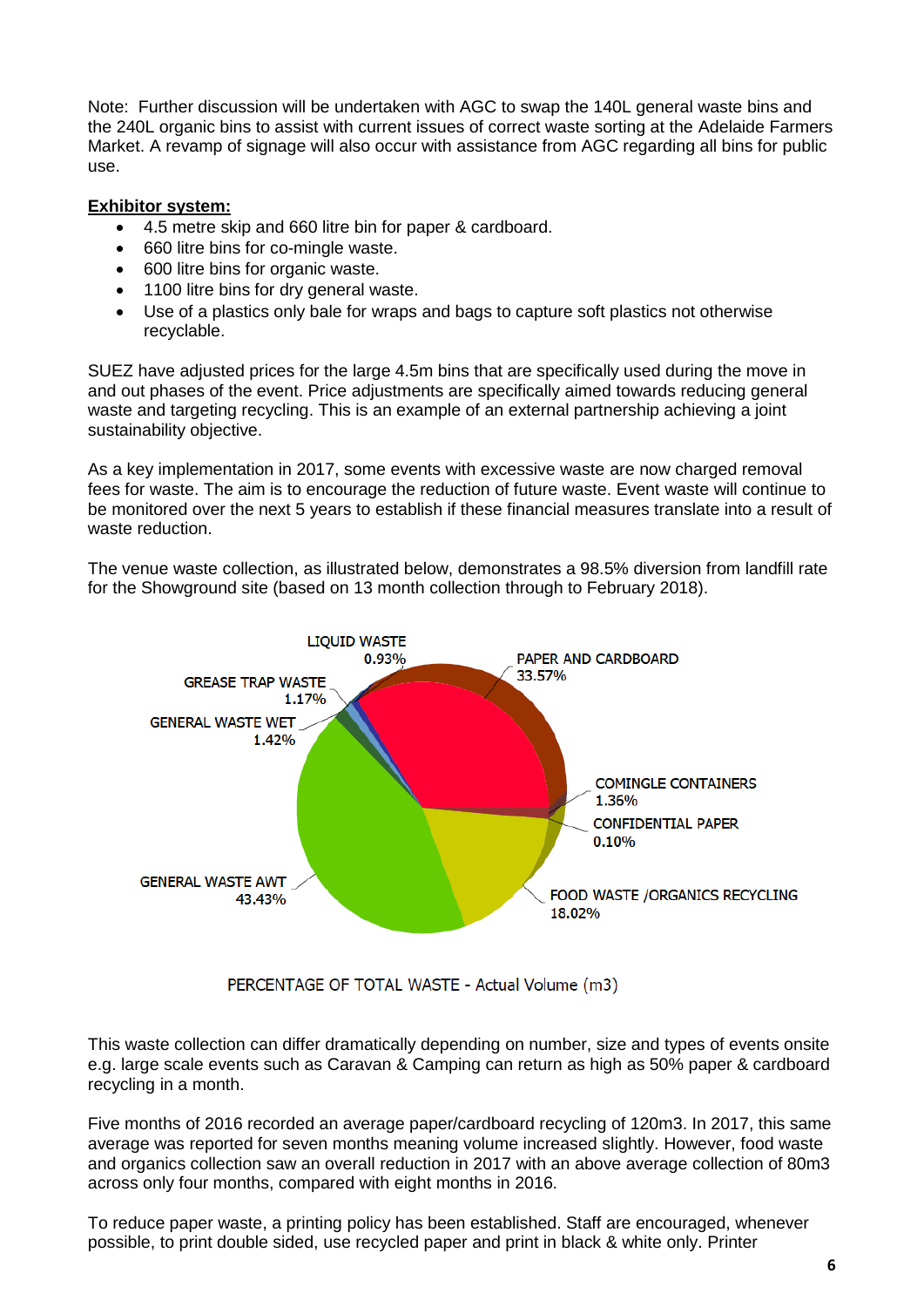cartridges are recycled, and we donate old equipment (where possible) to charities. All brochures and floor plans are available online, and quotes, invoices, statements and pay slips are sent via email.

Since the introduction of the exhibitor waste collection system mid-2013, the collection of all paper/cardboard products has closely tracked alongside the collection of dry general waste. This highlights the success of the program as a significant amount of this paper/cardboard waste would have previously been disposed with the dry general waste.

The Society also recognises its responsibilities under the Work, Health & Safety Act 2012 and takes all reasonable steps to manage the storage and use of hazardous substances. Routine operations at the Adelaide Showground necessitate the storage and use of several different substances - many of which are classed as Hazardous Substances.

#### *Key focus*

- Establish data base of waste generated and recycled to allow us to set reasonable targets for improvement.
- Encourage staff to reduce their printing by a further 10% per annum.
- Develop, implement and monitor cost effective waste management and recycling initiatives to decrease waste to landfill.
- Track waste produced by event organisers and exhibitors and communicate figures to them to increase awareness.

#### *Key actions for 2018*

- Continue refinement of the waste collection process with Adelaide Farmers Market staff and exhibitors to further reduce contamination of recyclable materials in Adelaide Farmer Markets bins.
- Roll out refined bin system for public use during Showground events.
- Extend use of "Plastics Only" bales throughout events.
- Improve staff and tenants' awareness of organic waste collection throughout office and lunchroom areas.
- Further education for exhibitors and caterers regarding waste recycling and implemented bin system.
- Introduction of large green waste bins for disposal of all site 'green waste' similar to how event bulk waste is currently managed.
- Additional planning and coordination with waste management contractor AGC to ensure efficiency in waste and recycling collection to maximise recycle conversion rate during the Show.
- Continue to implement paper reduction strategies including on-line entries, tablets for use by Event Staff and installation of a Document Management System to reduce paper invoices and time sheets.
- Work actively to reduce postage and printing stocks such as envelopes etc.
- Continue to increase the yearly average of recycled material and reduce the amount to landfill.
- Provide 660L bins in the Taste SA hoecker for the 2018 Royal Adelaide Show to ensure all bottles from the Cellar Door and wine exhibitors are recycled and cardboard from exhibitors is in dedicated bins as exhibitors are currently placing cardboard in the public general waste bins. This initiative is a result from discussions with the Agribusiness Committee.

## <span id="page-8-0"></span>*4.1.3. Water Management*

*Objective: To reduce water consumption across the Showground*

The Society is committed to use water resources in a way that meets industry, community and Government expectations. To fulfil this objective, several major water conservation projects have been initiated.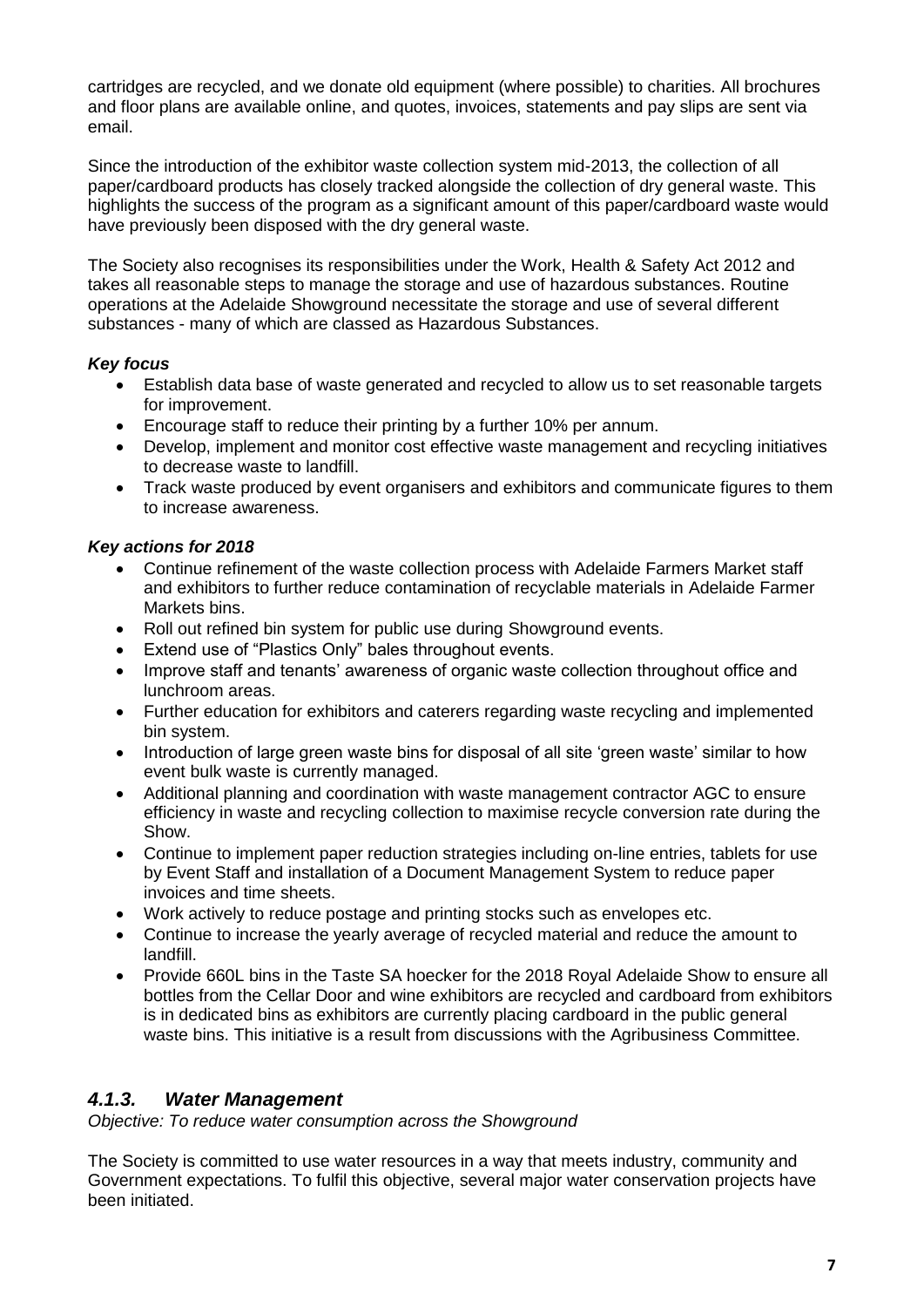When constructing the Goyder Pavilion and the associated plazas, the Society installed a 3.5 million litre underground water storage tank which supplies over 20% of the water requirements for the 26 hectare Showground site. The water captured in the tanks is used for irrigation, toilet flushing and water features associated with the new building. The roof catchment area for the tank is 17,500 sqm. Assuming average annual rainfall for Adelaide, the catchment will yield approximately 10,000,000L per annum which would have otherwise been directed to storm water via Keswick Creek and discharged out to sea. Moreover, water captured from the Dairy Pavilion roof is injected, under gravity from tanks, into the local aquifer. This reduces the amount necessary for irrigation, and means that water can be extracted in summer with little evaporation. Testing has occurred on our bore system to manage its use and ensure we can maximise its use during the year.

Other initiatives include all toilets fitted with dual flush systems, regular maintenance to prevent leaking taps and toilet cisterns and the use of biodegradable cleaning products. As part of the North-West carpark development the Society committed to expanding the use of the current 3.5million litre water storage in the Jubilee Plaza. All new plantings and turf areas in the North-West carpark have been irrigated with rainwater. The new toilet facility in the South-East corner of the carpark is using rainwater for flushing of toilets. The rainwater piping system was expanded to our western boundary as part of the project with temporary tap connections for temporary toilets located next to the Thomas Edmond building.

As a result from these measures, the water usage has remained steady over the past three years. Unfortunately, due to the dry summer period and increased area the rain water tanks cover the tanks ran out of water in early January 2018. The Society is currently using mains water and bore water to supplement the requirements until rain refills the tanks.

Our contracted cleaning company, AGC is a Quality Endorsed Company and their systems qualify within the following ISO Systems:

- Environmental Management System ISO 14001
- Health & Safety Management System ISO 4801
- Quality Management System ISO 9001

Hiring of linen is also done with a focus on the environment; Ensign (linen contractor) is committed to promoting safe environmental work practices and products. A major emphasis of these initiatives is reducing water usage and waste.

The Society is now registered with SA Water as an organisation interested in *smart metering* and is taking part in desktop trials of smart metering systems. A quote has been provided by SA Water for the installation of smart meters and the Society will look to install these in the second half of 2018.

#### *Key focus*

- Increase water storage and use whenever opportunities arise including increased aquifer recharge
- Completion of the Society's Water Master Plan.
- Continue to develop a Water Efficient Progress Plan (WEPP) in conjunction with SA Water
- Reduce water usage where possible
- Installation of metering to better understand event water usage

#### *Key actions for 2018*

- Continue developing Showground's Water Master Plan
- Continue to investigate technological solutions for irrigation including new sprinklers
- Investigate water use for Main Arena events
- Investigate small rainwater systems through outer zones not covered by rainwater system
- Install a weather monitoring system to accurately monitor water use based on future weather patterns thereby minimising over or under watering turf.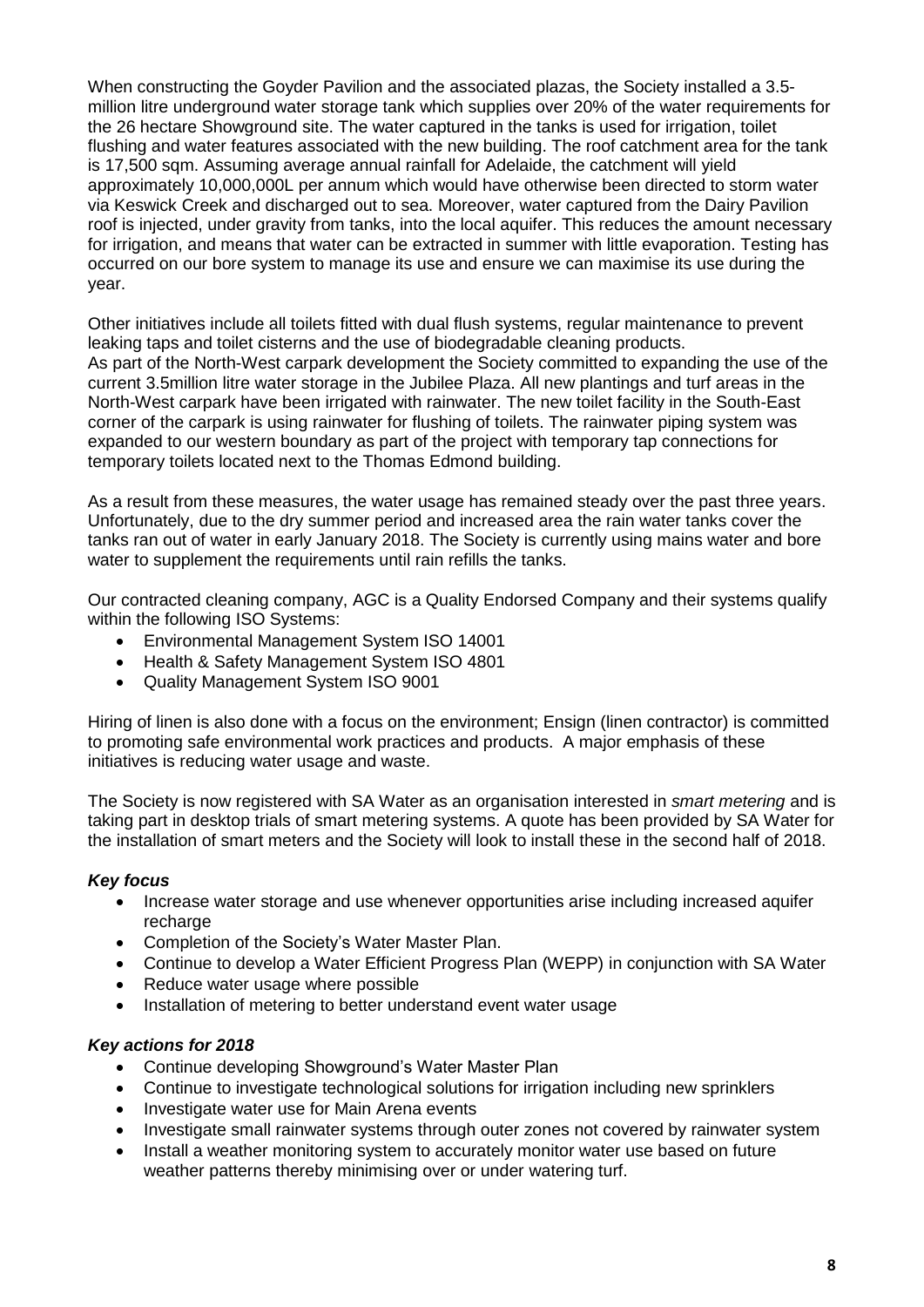## <span id="page-10-0"></span>*4.2. Greening the Showground*

*Objective: create welcoming, green space without compromising water conservation*

We pride ourselves on keeping the Adelaide Showground a welcoming, green space without compromising water conservation. Current initiatives include:

- An aquifer improvement trial has reduced mains water requirements, while water stored in our underground tanks can also be used for irrigation.
- Planted native species which require less irrigation.
- Minimised water usage through hydro-soils and subsurface irrigation.
- Installed root cells on all trees to help improve water retention and subsurface aeration.
- Purchased 23 mobile planter boxes as part of the North-West carpark development, these have been planted with a variety of trees and flowers, including natives. This brings the total number of planter boxes to 70.
- Planting of 93 trees to the North-West carpark will turn what was once a barren space into an oasis of green.
- Extra 1000sq metres of turf in the North-West carpark replacing hard surfaces.
- Addition garden beds along our North fence line covering over barren walls.

#### *Key focus*

- Development of North-West car park including landscaping in line with Society's Master Plan.
- Consideration of roof top gardens or green walls in conjunction with any new developments.
- Include the Society's Horticulture Committee expertise in planning major planting's.
- Maximise landscaping as a venue asset through staged enhancement of established areas.

#### *Key actions for 2018*

- Continue evolving Showground's Water Master Plan.
- Continue to investigate technological solutions for irrigation including new sprinklers and controls.
- Investigate water use for Main Arena Events.

## <span id="page-10-1"></span>*4.3. Encouraging Public and People-Powered Transport*

*Objective: Encourage staff and patrons to use public or people-powered transport to attend events at the Showground*

The Society's preferred position is for 90% of patrons to travel to the Show via public transport, or walking and cycling. This is consistent with the State's 30 Year Plan for Adelaide and can only be realized in the long term if the State rolls out infrastructure and reverts the Greater City of Adelaide away from cars and back to both public transport and people powered modalities such as walking and cycling.

In the meantime, several measures have been initiated including:

- Incorporation of public transport facilities in the Goyder forecourt, providing better access to the Showground from Goodwood Road.
- Installation of bike parking facilities at the north and south entrances to the Showground, and financial support of the Keswick bikeway installation.
- Supported the installation of a safe pedestrian / bike crossing from the Park Lands to the Showground via Hamilton Boulevard.
- Public Transport Services; construction of permanent railway station has increased the number of patrons using public transport to attend Royal Show and other events at the Showground.
- Encouraging visitors to use public transport through our marketing communication.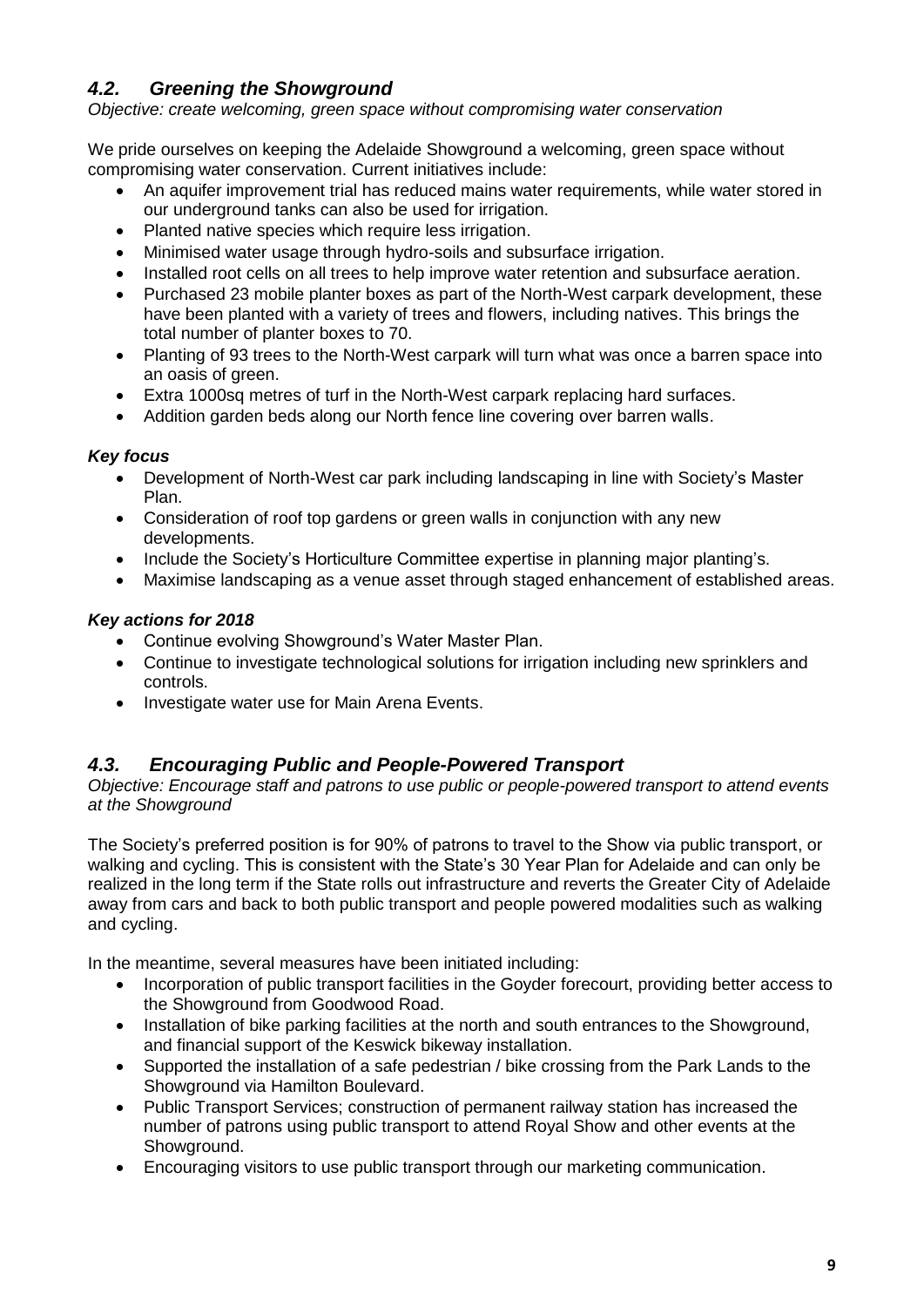The Royal Adelaide Show partnered with local environmentally friendly transport company *Eco-Caddy* to provide environmental transport between the Showground gates and the parklands car parks for those who need it.

The Department of Planning, Transport and Infrastructure (DPTI) has decreased its reporting on total public transport patronage report for the Royal Adelaide Show. DPTI reported 42,816 patrons validated their tickets at the Adelaide Showground Station, a reduction of 1830 or 4.1%. Busses received 23,066 validations (down 2.8%). This is a reversal of the increase seen in 2016 however as patronage to the Royal Adelaide Show was down 7.5% and the parklands parking was restricted on several days this is a net proportional increase.

The Adelaide Showground train station offers year round access to the Showground for more than 1.2 million people who visit each year for events, exhibitions, concerts, university exams and the Royal Adelaide Show. It provides the community with better access to Ashford Hospital and local businesses. Further additions since completion have seen the bike lane extend past the Showground station under ANZAC/Greenhill intersection reducing bike commuter time and making the transit significantly safer for cyclists. Patronage is still expected to increase over the next 15 years, especially given the extension of the Tonsley line to Flinders Hospital and Flinders University, although without complete DPTI figures this is not possible to fully measure.

The Adelaide Showground is also well serviced by buses along Goodwood Road and the junction of ANZAC Highway, as well as the Goodwood Road Tram Stop.

Cyclists can access the Showgrounds safely from both the Mike Turtur Bikeway and Railway Terrace/Richards Terrace Bikeway, connecting to the Parklands Trails bike path network.

The Society has metro cards available which enable staff to use public transport when attending meetings in the CBD rather than using vehicles saving costs (on parking fees) and carbon emissions.

#### *Key focus*

- Increase use of public transport for Show patrons and other visitors by developing and supporting cost efficient initiatives.
- Increase promotion of public transport through our website and Show communication.
- Ongoing discussions with the State Government to continue to develop a long term public transport offering to the public.

#### *Key actions for 2018*

- Continue messaging of public and people-powered transportation methods to the Adelaide Showground through marketing and communications.
- Continue to build partnerships with public and private business to improve public and people-powered transportation methods to the Adelaide Showground.

## <span id="page-11-0"></span>*4.4. Catering*

*Objective: To reduce the impact of catering on our environment*

#### *Report provided by O'Brien Group Australia representative:*

The Society and contract caterer O'Brien Group Australia (OBGA) recognise the changing business landscape and proactively investigate programs to better understand carbon reduction opportunities across our operations. Clients' sustainability concerns are equally important to us as it is to them how we source, prepare and provide food.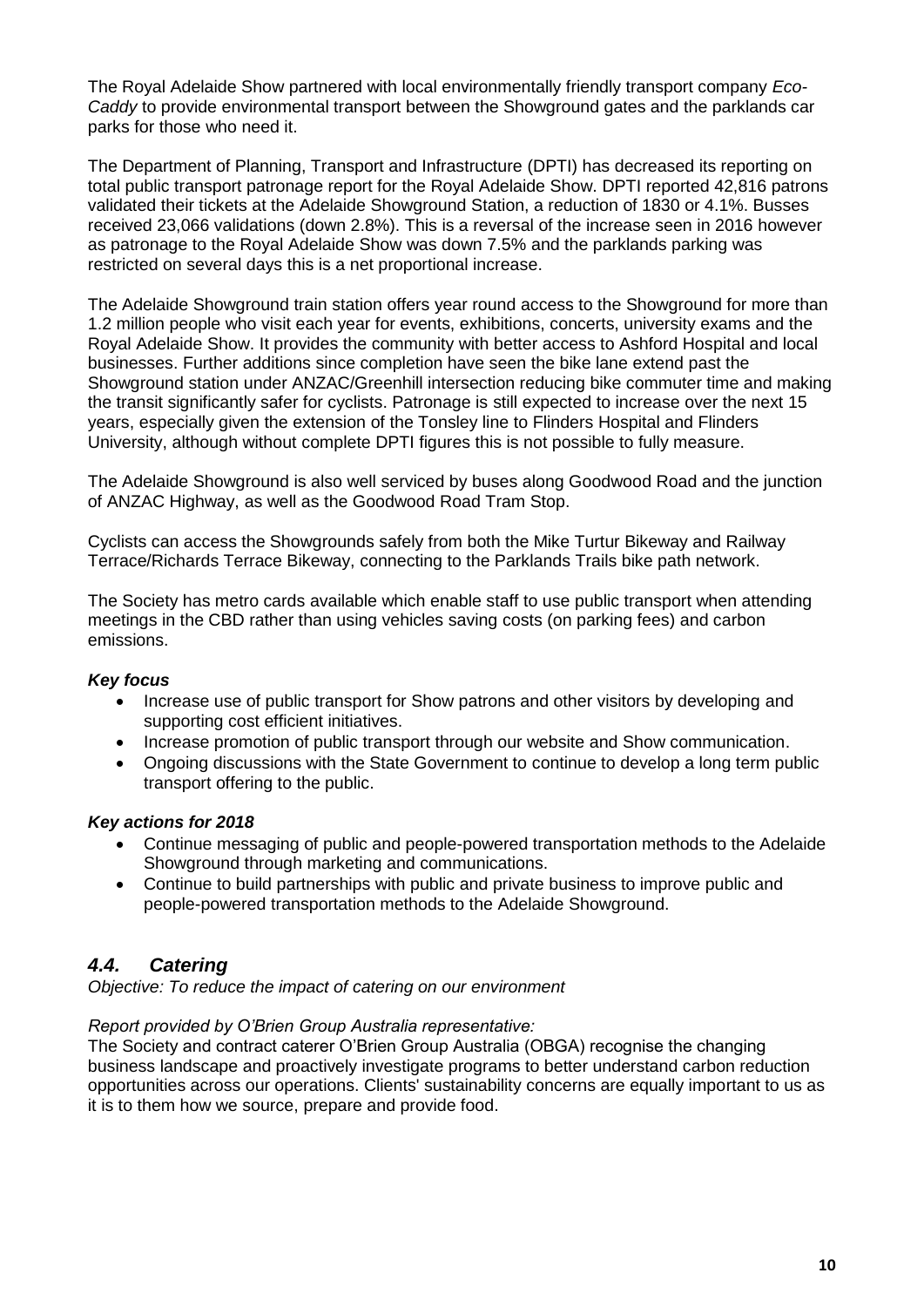Initiatives include:

- Bulk buying to reduce packaging and waste.
- Use of organic products due to the pesticide-free farming practices used in growing these fruit and vegetables.
- Use of local products to reduce food miles and support local producers.
- Tighter management of production to minimize waste.
- Unused food is donated to OzHarvest to share with people in need and to reduce food waste.
- Staff are encouraged to bring their own mugs for coffee and plates for food; alternatively, the Café provides crockery that can be returned.
- Utilizing multi bin system for event catering waste.
- Re-introducing organics bins to daily kitchen operations.
- Reduce electricity usage by turning off lights in areas not in use and keeping air conditioning/heating use to a minimum.
- Conscientious use of cleaning chemicals to minimise environmental impact while adhering to food safety regulations.
- Increasing the amount of compostable packaging and recycled cardboard options.
- Reducing the use of overall packaging where possible.
- OBGA has a paper-free payslip system and is conscious to reduce paper use within their offices.
- POS system no longer automatically prints EFTPOS receipts, resulting in less paper use.
- Refinement of sale/return policies with suppliers, minimising storage of products, in effect reducing energy consumption.
- Encourage discussion with suppliers regarding ethically sourced and local produce and products.
- Ensure catering sub-contractors are aware of our position on sustainability

OBGA and the Society must work together to ensure there are necessary facilities to support and encourage green thinking by sub-contractors and suppliers.

#### *Key focus*

- Reinforce to staff that crockery and cutlery is available in Jubilee Café on non-event days to reduce single-use disposables.
- Improve internal catering recycling e.g. milk bottles and coffee grounds.
- Reduction in packaging at all levels of operation

#### *Key actions for 2018*

- OBGA to participate fully in the roll out of the multi bin system
- Setting up systems for the introduction of compostable or recyclable cutlery and plates
- Showground implement Australia first DetPak compostable/fully recyclable options for coffee cups
- Transition from individually wrapped condiments/seasonings to bulk systems
- Removal of plastic straws

The Society thank OBGA for their contribution.

## <span id="page-12-0"></span>*4.5. Green Building Initiatives*

*Objective: To include sustainability initiatives into any new developments and upgrades at the Showground*

Whenever the Society develops new buildings, we will include environmental design, initiatives and products such as Green ratings, Nabers ratings, or subsequent green building design parameters.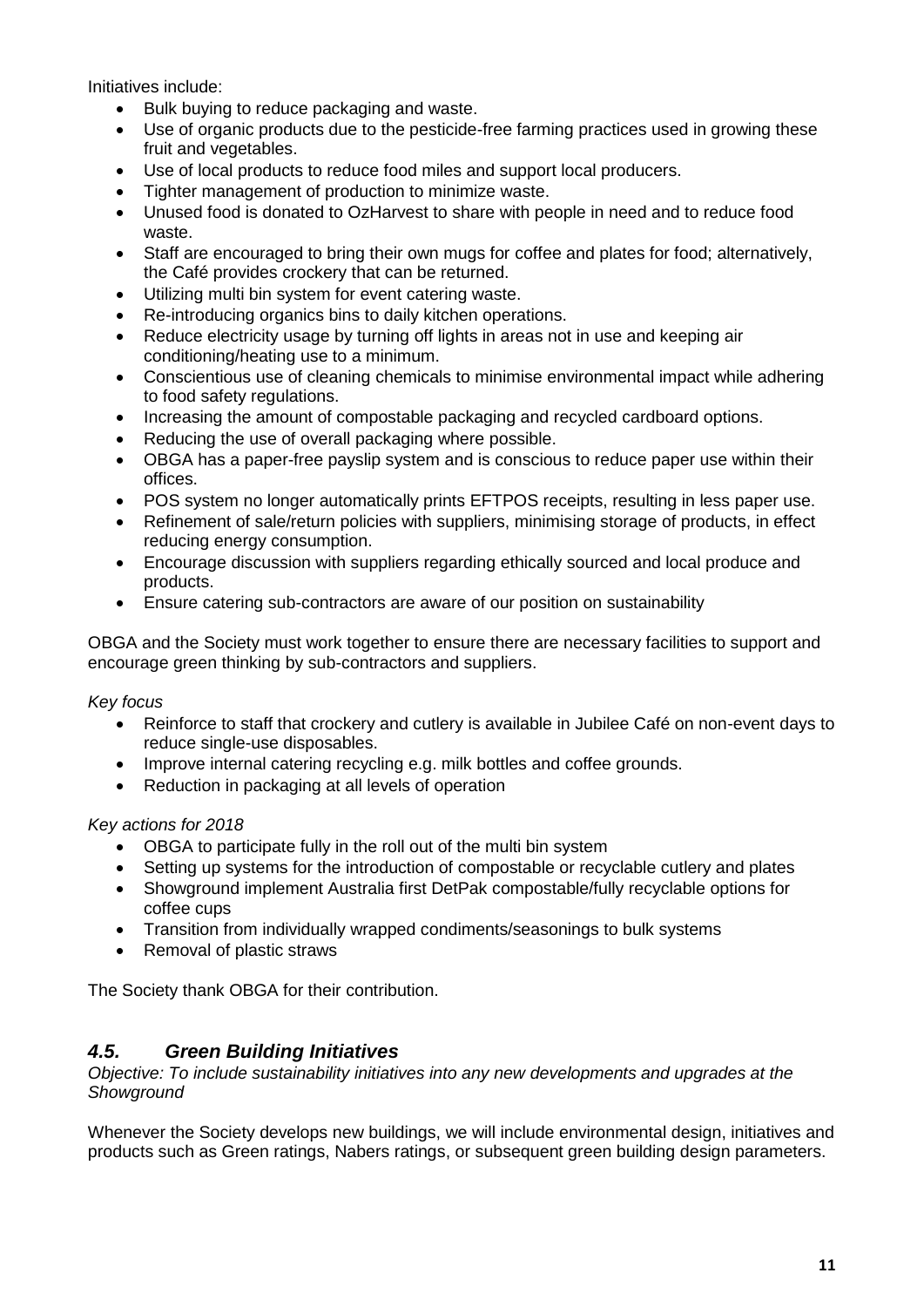Examples of recent developments included the following elements:

- Low Volatile Organic Compound (VOC) paints used.
- Energy efficient lighting and cooling.
- Use of recycled carpets in the Ringmasters building.
- Use of light sensors in all new developments including the North-West carpark toilets and Red Dove Café.
- Collecting rainwater for uses such as toilet flushing and irrigation.

#### *Key focus*

- Careful consideration and planning of new constructions, incorporating sustainable initiatives
- Continued environmental focus when updating electrical appliances

### <span id="page-13-0"></span>*4.6. Environmental Communications, Education and Training*

*Objective: To educate our staff and the public on green initiatives*

The Society is committed to protecting the environment, and at the same time we want to provide a valuable educational resource for our staff and the wider community. We understand that staff should undergo environmental awareness training to familiarise them with their responsibilities for implementing the Environmental Management Strategy and with the overall environmental policy and objectives of the organisation. This provides staff with the necessary skill and motivation for the effective implementation of the Environmental Management Strategy.

The Society has therefore introduced the following initiatives:

- Introduced a permanent 'Environmental Walk' to highlight the environmental aspects now in place at the Adelaide Showground.
- Publicly display information relating to Showground solar power production and water harvesting on large signage located on Goodwood Road.
- Created a safe access and viewing platform for public groups to view rooftop solar system.
- Have volunteer led rooftop tours during all days of the Royal Adelaide Show, World Environment Fair and Science Alive!, weather permitting.
- Provide opportunity for school students and industry groups to view the venue's green credentials year-round. This will be communicated via a flyer also pointing out our green initiatives.
- Two active beehives on the roof of the Goyder Pavilion; viewed in combination with the rooftop tour.
- Included a regular green column in the staff newsletter and "Green Tip of the Month" via email to all staff.
- Provide training and information sessions when necessary.
- Committee representative to make an annual visit to an external green facility or business to research new green methods which may be implemented at the Adelaide Showground.
- The implementation of a successful Adelaide Showground owned event, World Environment Fair.

#### *Key focus*

- Investigate training opportunities available to Committee members to assist in further education on sustainability
- Continue periodic updates to website and available documentation on our environmental credentials to provide a consistent message
- Continue to improve messaging and signage to assist in promoting our green initiatives

#### *Key actions for 2018*

- Adelaide Showground Team to run a successful World Environment Fair in its second year.
- Increase Solar Rooftop Tours participation
- Find relevant and interesting content for staff newsletter.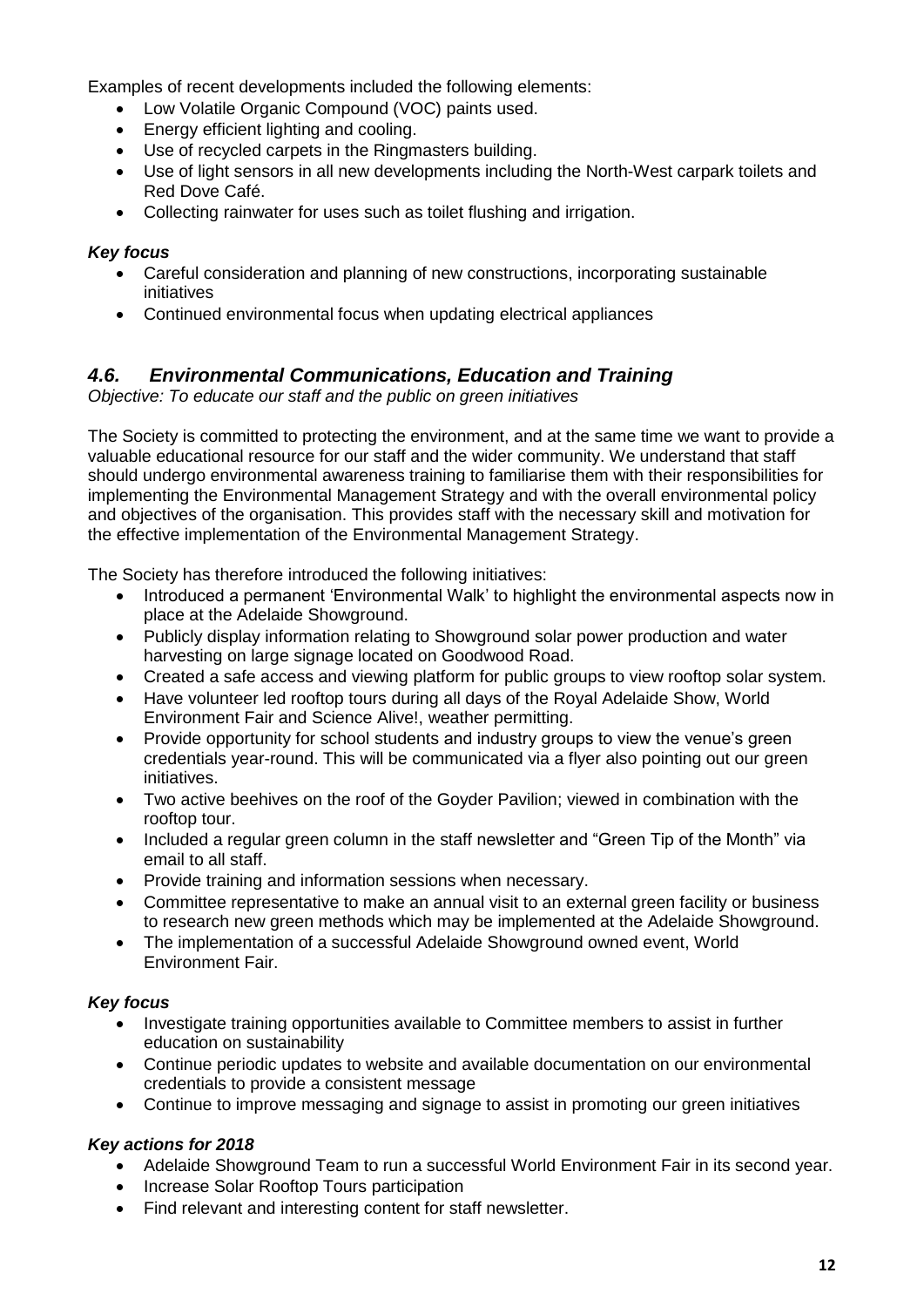## <span id="page-14-0"></span>*4.7. Environmental Management Plan*

*Objective: Investigate the possibility to develop an Environmental Management Plan in line with AS/NZS ISO 14001:2004 Environmental Management Systems – Requirements with Guidance for use (Standards Australia) and is reflected in these guidelines.*

The Environmental Management Plan describes how an action might impact on the natural environment in which it occurs and set out clear commitments from the person taking the action on how those impacts will be avoided, minimised and managed so that they are environmentally acceptable. In this process, responsibilities and reporting structure will be allocated to staff and management to ensure the Environmental Management Plan (and the overarching Environmental Management Strategy) is implemented effectively.

Federal government guidelines are available for best practice environmental management plans and impact assessments, which the Society utilise.

#### *Key focus*

• Creation of industry best practice Environmental Management Plan/s.

#### *Key actions for 2018*

- Investigate the possibility to develop Environmental Management Plan/s in line with ISO14001
- Consider ISO14001 accreditation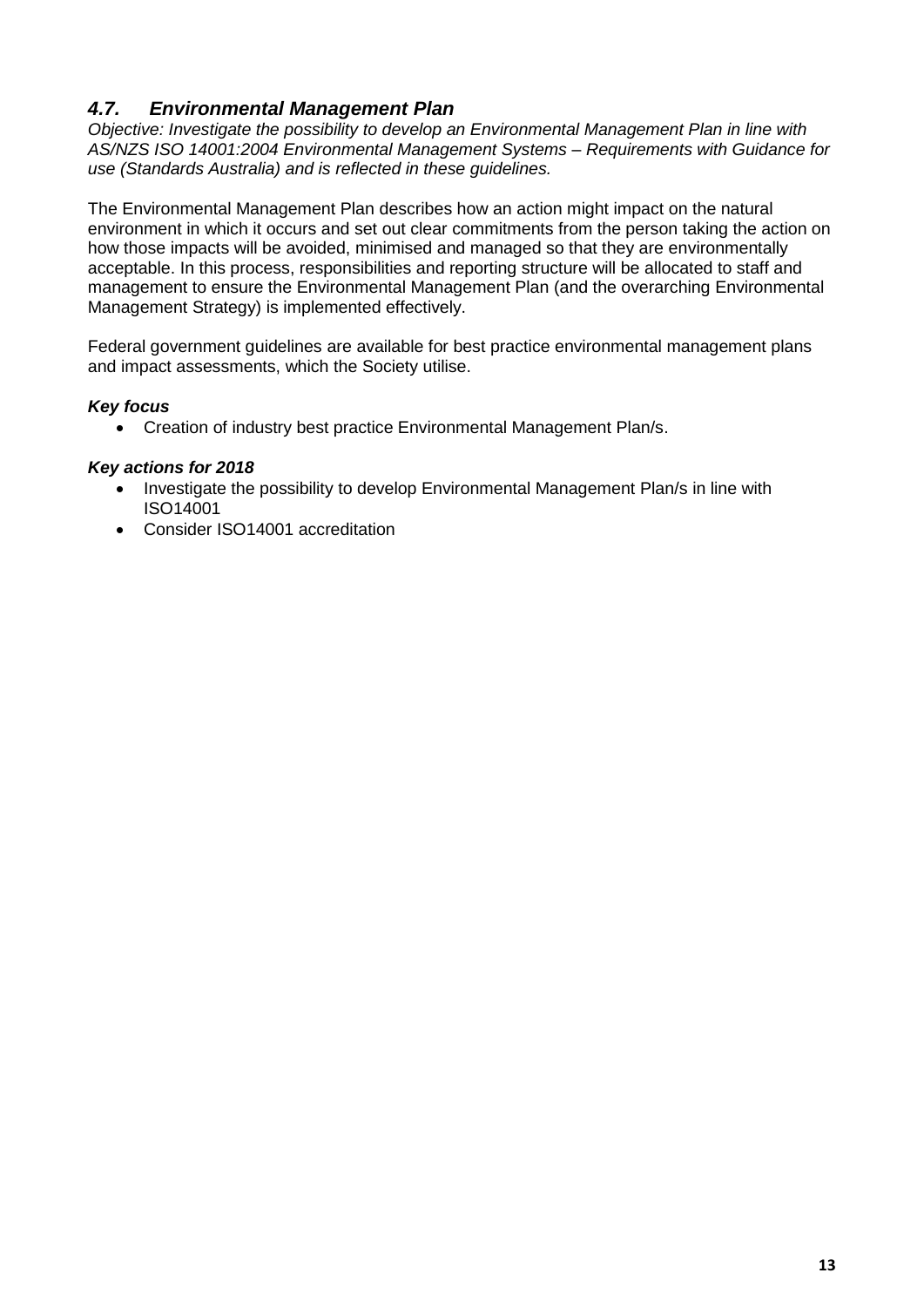

## **Australian Green Clean Cleaners Report March 2018 for Adelaide Showground**

Australian Green Clean (AGC) work with the Adelaide Showground to continually test new initiatives and minimise environmental impact. The following initiatives are currently in planning or implementation:

1. Trial of recycled toilet paper:

AGC are trialing different toilet paper options to reduce the amount of toilet paper waste and encourage the use of an environmental friendly product, not virgin paper. Trials include testing various brands and associated dispensers (which themselves are made from recycled plastics and are in turn recyclable).

2. Increase use of external bin covers:

AGC are working with the Adelaide Showground to increase the number of external bin covers. Bin covers help to educate all patrons of a multi bin system and substantially increase the diversion of waste from landfill.

3. Implementation of 3 Bin System (organic stream, drink containers and general waste) across all events for 2019:

> AGC with Adelaide Showground aim to implement a three bin system across all events in 2019, including the Royal Adelaide Show. Smaller events will be rolled out in the lead up to larger events. Introduction of a three bin system may decrease general waste output to landfill by 60- 80% across the venue. For this to be achieved, all packaging used by OBGA and external vendors must be compostable. AGC staff will continue to oversee the waste management process during events.

4. Biodegradable and safe environmental cleaning products:

AGC aim to only use green cleaning products which are *Green Environmental Choice Australia* approved. These products are environmentally friendly and safe/non-hazardous for staff. AGC also ensure all contractors under the control of AGC are reviewed and monitored to Australian Fair Work Standards; their products must, where reasonable, be environmentally friendly. AGC are conscious of the impact that hazardous products have on the environment and ensure all options are exhausted prior to using hazardous, non-green products.

#### **EVENTS**

#### **COMMERCIAL**

**Head Office 39 Bacon Street** Hindmarsh, SA 5007

**Postal Address PO BOX 610** Torrensville, SA 5031

 $\bullet$ 

## **WASTE**

**C** @australiangreenclean @ australiangreenclean.com.au 8 08 7200 3764 | 9 08 8234 1265

 $\bullet$